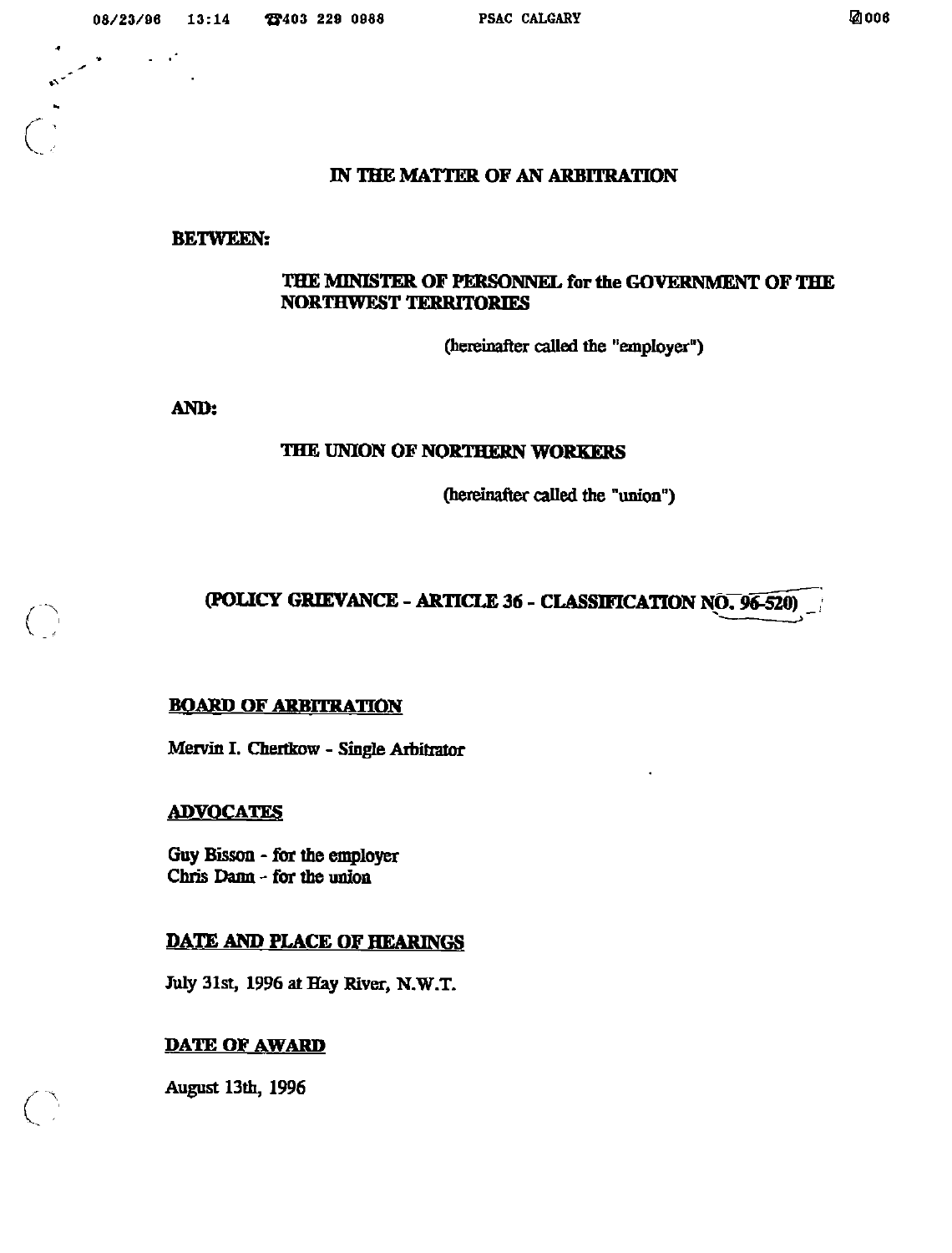$\checkmark$ 

I

## AWARD

 $\mathbf I$ 

This dispute was heard under the expedited arbitration procedure as set out in article 37.27 of the collective agreement between the parties.

This policy grievance involves three grievors who are Airfield Maintenance Specialists classified at the TR OT I leveL The grievors filed a classification appeal on February 28th, 1996 and in accordance with article 36.03 (1) (b) of the collective agreement, a Classification Appeal Board was impanelled to hear the appeal. The Appeal Board report was submitted to the Minister responsible (the Chairman of the Financial Management Board). The report, which was issued on February 29th, 1993, has not been implemented nor, 1am advised, will it be implemented by the emloyer.

Article 36.03 of the collective agreement says as follows;

- 36.03 Where an employee alleges that he/she has been improperly classified with respect to his/her position, he/she may appeal to the Minister of Personnel and the following provisions shall apply:
	- (1) (a) The Minister of Personnel shall refer the appeal to a Classification Appeal Board.
		- (b) The Classification Appeal Board shall consist of the Deputy Minister of Persoonel, the Head of the employing department, or their delegates and the employee's Shop Steward, and the Executive Secretary for the Union, or their delegates.
		- (c) The Classification Appeal Board may sit in Yellowknife or at some other place in Canada which might seem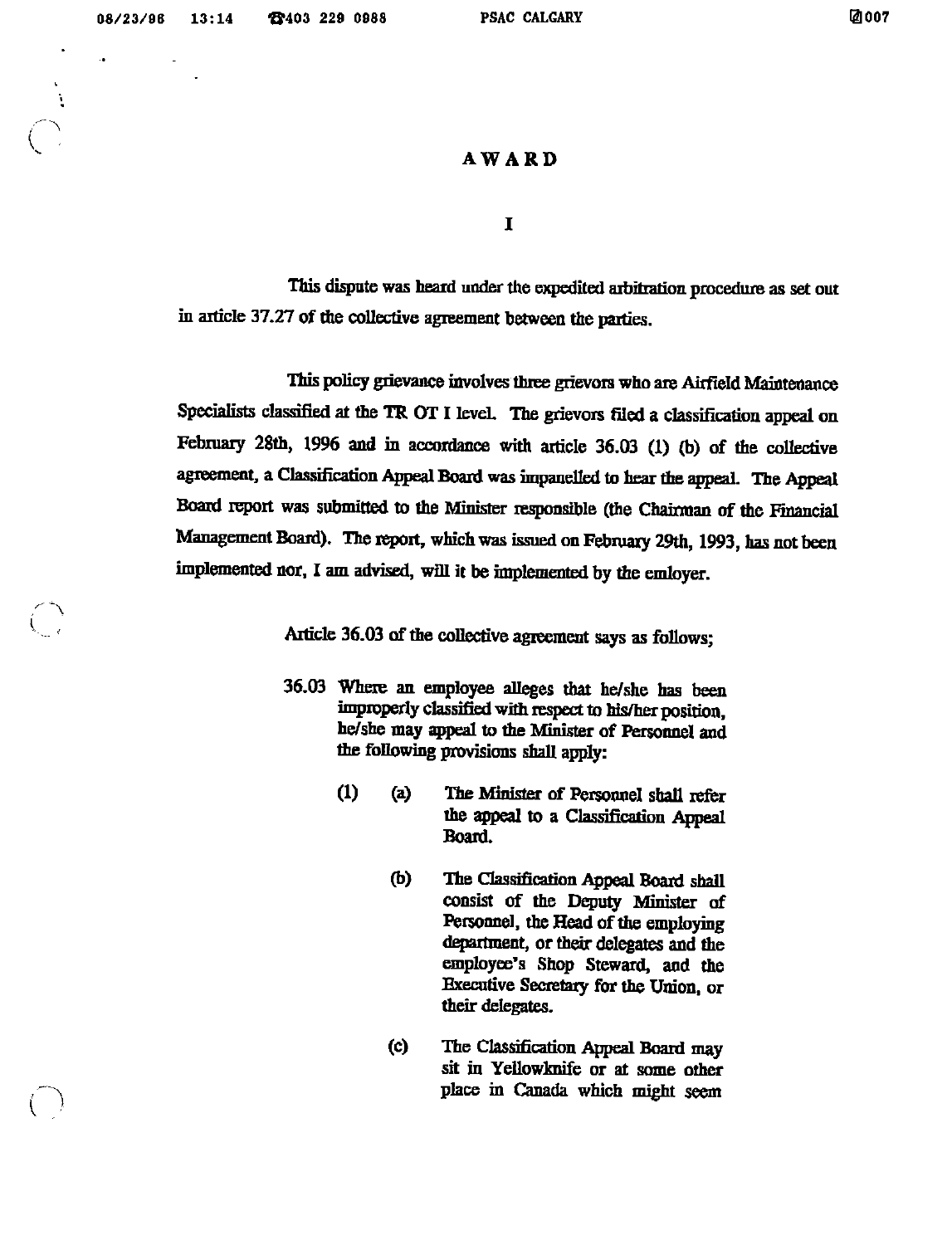$r \sim$ I

 $*$  Page 2  $*$ 

appropriate to the Board under the circumstances.

- (d) The Classification Appeal Board may determine that the employee's classification is proper having regard to the classification specifications for his/her position and his/her Statement of Duties or the Board may decide that the employee has been improperly classified in his/her position.
- (e) The Board shall make its report to the Minister of Personnel who will confirm the decision of the Board and notify the employee in writing within fifteen (15) days of the receipt of the Board's report.
- (2) (a) Should the Classification Appeal Board be unable to reach a decision or should the employee wish to pursue his/her appeal to a higher level, the Minister of Personnel shall refer the appeal to a Classification Review Board.
	- (b) The Classification Review Board shall consist of a representative of the Employer, a representative of the Union and an independent chairperson.
- (c) The Chairperson of the Classification Review Board shall be chosen by the appointed members and where they fail to agree on the appointment of a Chairperson, the appointment shall be made by the Chief Justice of the Court of Appeal of the Northwest Territories, upon the request of either  $\overline{f}$  and  $\overline{f}$  are party.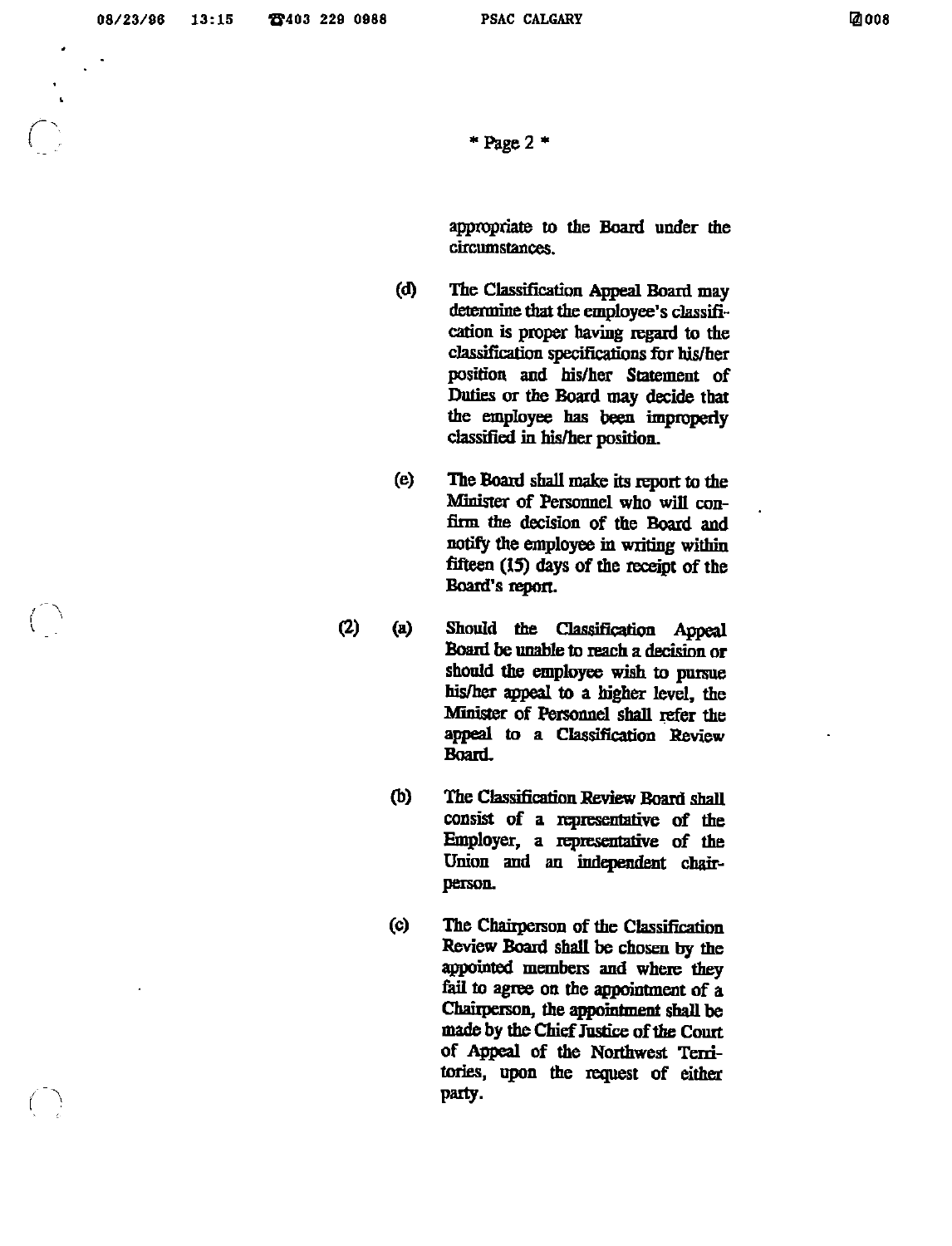- cnentures. appropriate to the Board under the place in Canada which might seem sit in Yellowknife or at some other The Classification Review Board may  $(p)$
- classified in his/her position. the employee has been improperly Duties, or the Board may decide that To imamstar rad aid bus notized ranvarion specifications for his/her and of brager anived regord at notice determine that the employee's classifi-The Classification Review Board may
- to him/her seems fair and reasonable. Board or make such other decision as by him/her of the decision of the iqisosi adi to zvab (21) nositifi nidiiw gnitirw ni noinU and has asyolqma ant Time decision of the Board and notify Minister of Personnel who may con-The Board shall make its report to the
- **Employer.** adi vel Simentan of Duties by the a chica, transferred, or provided with a time as that employee has been poemployee and the Union until such shall be final and binding upon the The reply of the Minister of Personnel

## $\mathbf{\Pi}$

(ව)

 $\bf{Q}$ 

 $\Theta$ 

collective agreement between the parties. Article 36.03 provides a complete code, in my off yd barsvos ena tadi saivres cilduq adi niditw anolitanq to notiscitizado of the collective agreement provides a separate and discreet disquite resolution process with ant do MOILA JIHI22A.LO - 3E HIQITHA. Angure. And the set of the contract of the After hearing the representations of the parties, I have concluded I